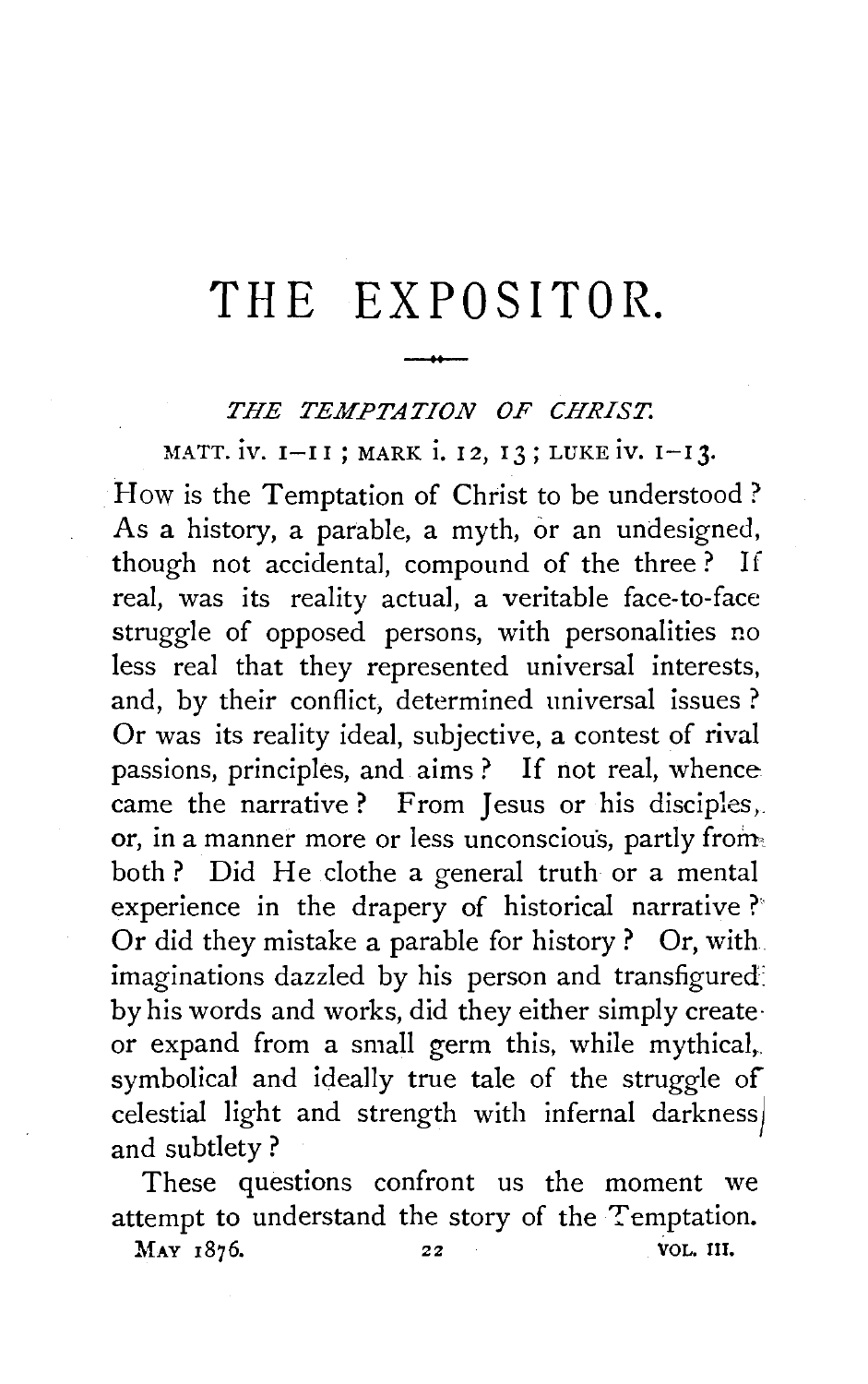I

It has been interpreted by a rigid realism, which, unable to conceive any except a formal and apparent reality, has bravely embodied the Devil, and introduced him, now as a venerable sage, now as a friend, and again as a member of the Sanhedrin, or a high priest : or, as Bengel naively thinks, "Sub schemate *r*<br>*requiation*, quia *to révestrat* ei ter opponitur." Since Origen, an idealism, more or less free, has resolved the Temptation, either in whole or in part, into a vision, now caused by the Devil, now by God, and now by the ecstatic state of Christ's own spirit. Within our own century Schleiermacher has explained it as a misunderstood parable; Strauss, as a pure myth : De Wette, as the expansion of an historical germ; and subsequent scholars have variously combined these with each other or with the older views. If variously interpreted means well interpreted, then certainly our narrative may be said to :stand here pre-eminent. But, at least, the variety indicates the strength of the desire and the determination to understand it, and of the belief that within it are truths worth knowing, and certain, when known, to increase our knowledge of Christ.

It is manifestly impossible within our present limits to discuss the many critical and exegetical problems involved in the questions just stated. Nor is it, for our present purpose, necessary to do so. Our design is to approach the subject from what may be termed the personal or biographical side, and from the standpoint thus gained make an attempt to understand the narrative.

Let us begin, then, with what ought to be a selfevident proposition. As Jesus was a moral being,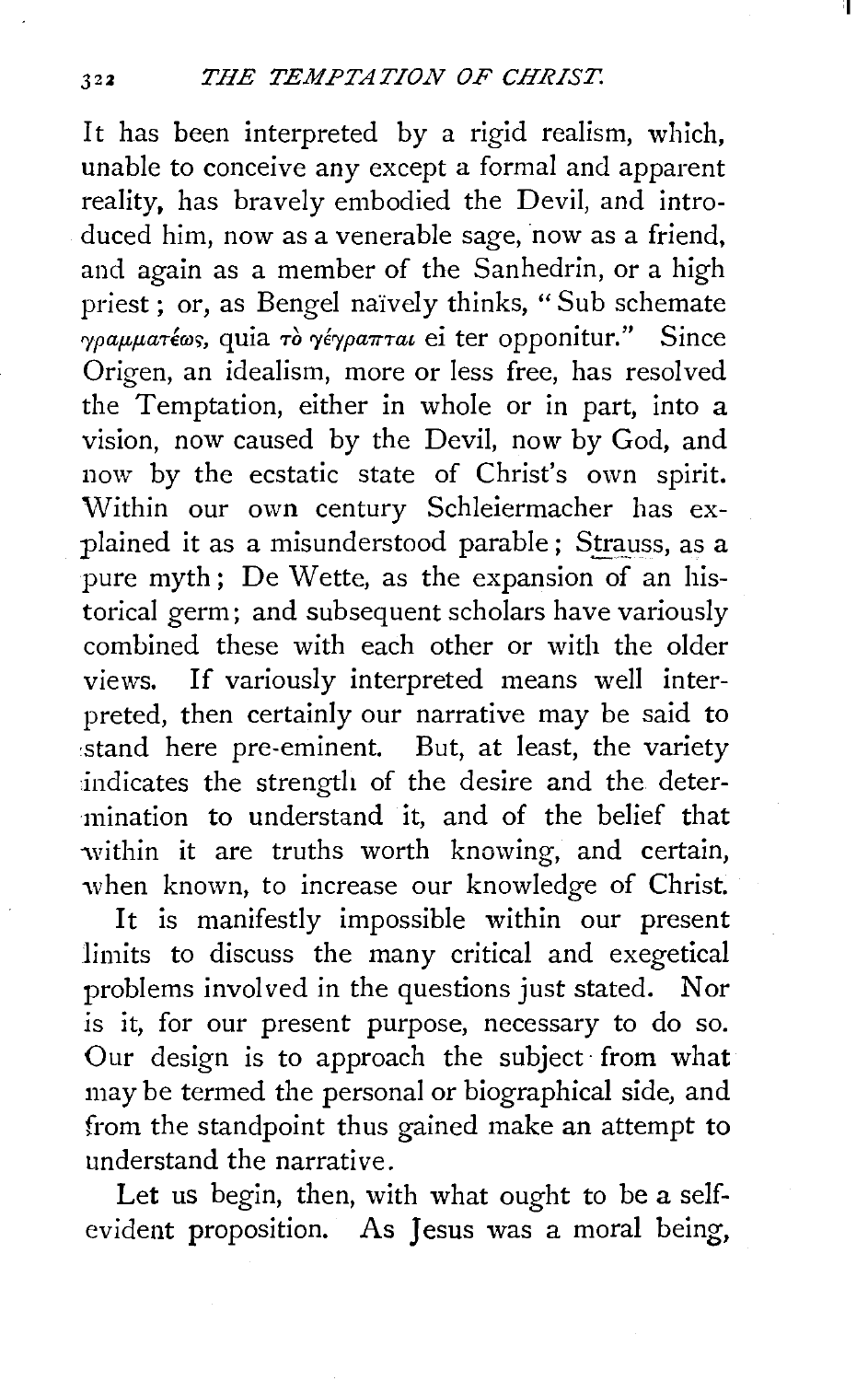whose nature had to develop under the limitations' necessary to humanity, we must conceive Him as a subject of moral probation. He could not escape exposure to its perils. " It behoved him in all things to be like unto his brethren," and so to be " in all things tempted as they are." He obeyed by choice, not by necessity; his obedience was conscious and voluntary, not instinctive and natural. It might be from the first and at every moment certain that He would achieve holiness, but could never be necessary. He could have been above the possibility of doing wrong only by being without the ability to do right. Obedience can be where disobedience may be, and nowhere else. God is too high to be tempted. He neither obeys 'nor disobeys, but acts wisely or righteously. We cannot say, " He is sinless," must say, "He is holy." We speak of Him in words that imply He cannot err or fall, not in words that imply He may. A brute may be provoked, but cannot be. tempted. It is too low, is beneath temptation, and so we think of it as neither sinful, nor sinless, nor holy, but simply as natural-an unmoral creature. But man can be tempted, is a being capable of obedience, capable of disobedience, limited in knowledge, free in will. And Jesus as Son of Man was the true child of humanity, an universal ideal man, wanting in no quality essential to manhood. He had a free will, an intellect which grew in capacity and culture, knowledge now more, now less, imperfect. Limitation, Leibnitz notwithstanding, is no physical evil, and imperfection no moral wrong, but they involve possible error in thought and possible sin in action. Hence Jesus was, by the very terms of his being,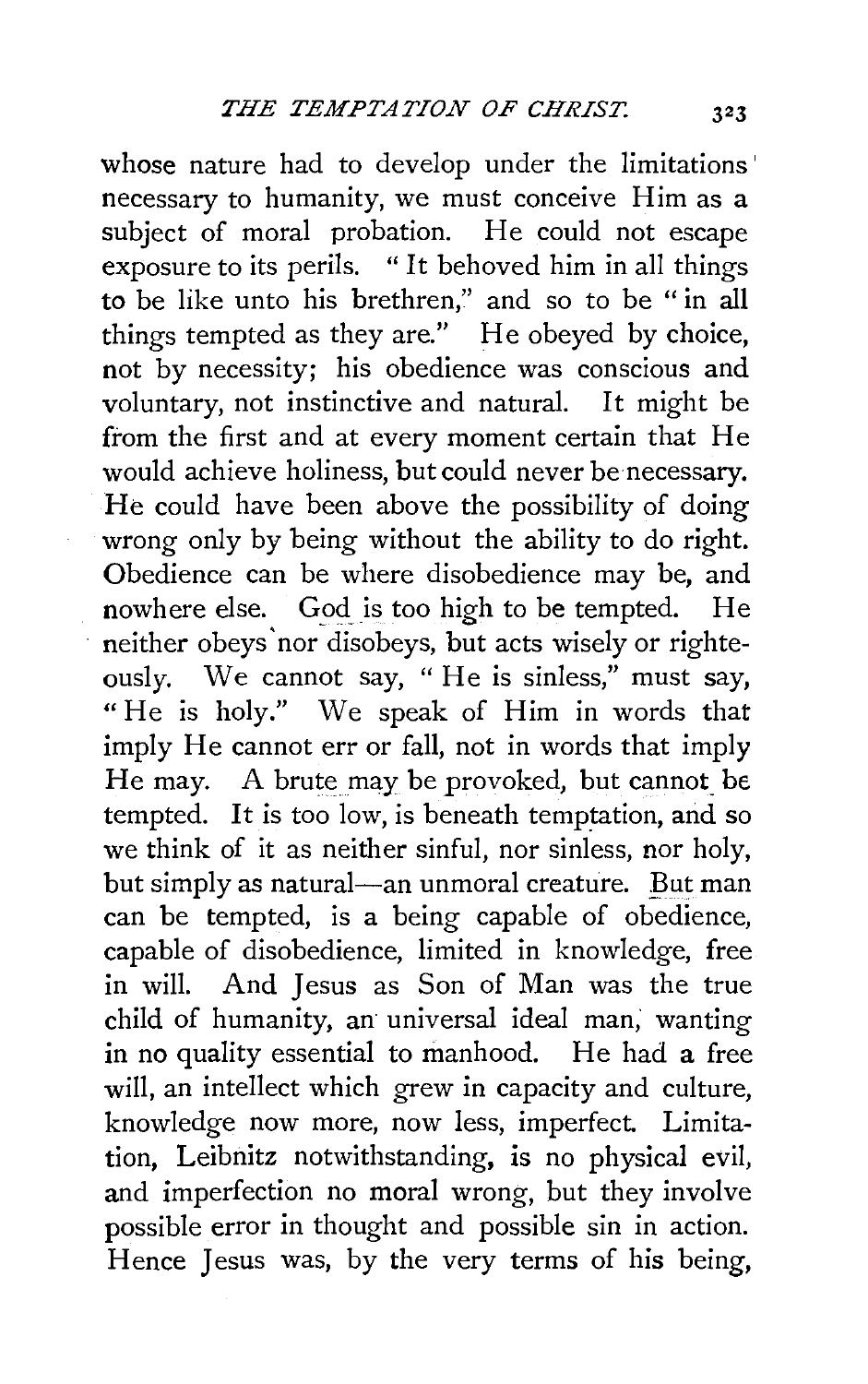temptable. Where life is realized within the conditions of humanity there must be probation, and probation is only possible in a person who can be proved.

But, again, we must here conceive the temptable as the tempted. In the person and life of Jesus there was no seeming. A drama where the face within the mask is placid, where the voice is outside the soul, where the person but personates an idea, is not to be here thought of. Now, a real humanity cannot escape with a fictitious temptation. Where sin is universal, it cannot but be a greater and subtler force than were it embodied in a single being, more difficult to detect, less easy to resist. Every man becomes then, in a sense, an agent,—one in whom it has a foothold and through whom it works. Hence, Christ's struggle against sin could not but be persistent; the battle extended along the whole line of his life, and became a victory only by his death. And so, though our narrative may be termed by preeminence The Temptation, it was not simply then, but always, that Jesus was tempted. The devil left Him only "for a season;" returned personified *now*  as Peter, now as Judas, and again as the Jews ; met Him amid the solitude and agony of Gethsemane, in the clamour, mockery, and desertion of the cross. And so Milton's grand picture of the "patient Son of God " represents, not one moment, but every moment, in his glorious but perilous career :

" Infernal hosts and hellish furies round Environed Thee. Some howled, some yelled, some shrieked, Some bent at Thee their fiery darts, while Thou Satt'st unappall'd in calm and sinless peace."

But this very word "sinless " starts another set of questions. How could Jesus be "tempted in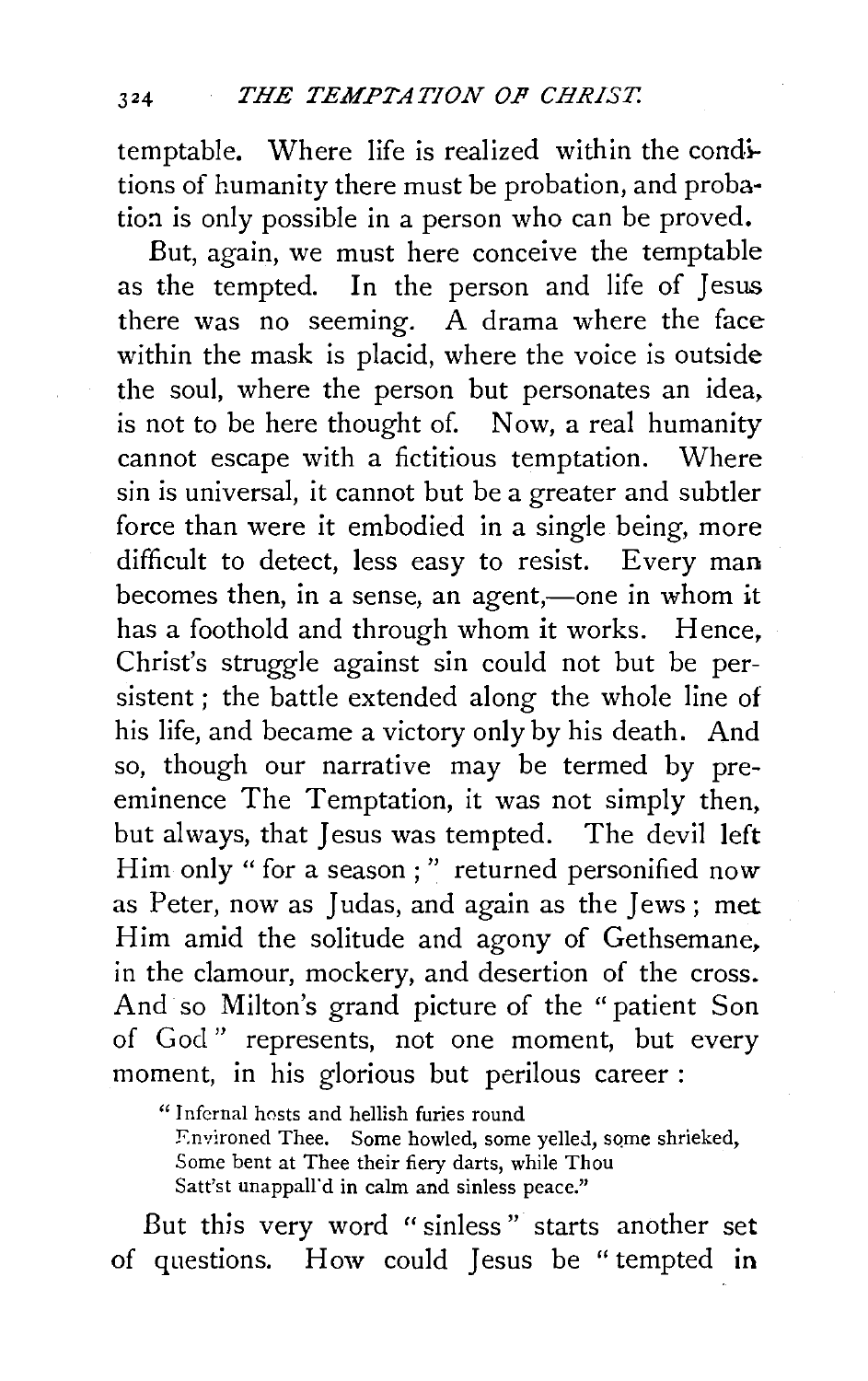all things, like as we are, yet without sin"? Is not temptation evil ? Can a tempted soul be still/ a sinless soul ? If a man becomes conscious *ol*  sin, though only to resist it, does he not lose the beautiful innocence, the white and sweet simpli- -city of spirit, that is, as it were, the heart of holiness ? We must then consider how the tempted could be the sinless Christ. And-

I. What is Temptation? Seduction to evil, solicitation to wrong. It stands distinguished from trial thus: trial tests, seeks to discover the man's moral qualities or character; but temptation persuades to evil, deludes, that it may ruin. The -one means to undeceive, the other to deceive. The one aims at the man's good, making him conscious of his true moral self; but the other at his evil, leading him more or less unconsciously into sin. God tries; Satan tempts. Abraham was tried when his faith was proved, Job when successive calamities made it manifest that he served God for nothing save the duty of the service and the glory of the Served; but Eve was tempted when persuaded to sin by the promise of becoming a god ; David when, blinded and enticed by lustful desire, he plunged into the crimes that were so terribly punished and so grandly confessed and lamented. And so here emerges another distinction-in trial the issues are made fairly apparent, in temptation they are concealed. Evil in the one case is, in the other is not, disguised. The wrong seems to the tempted the desirable, and the extent to which the desirable hides the wrong measures the strength of the temptation. And so there needs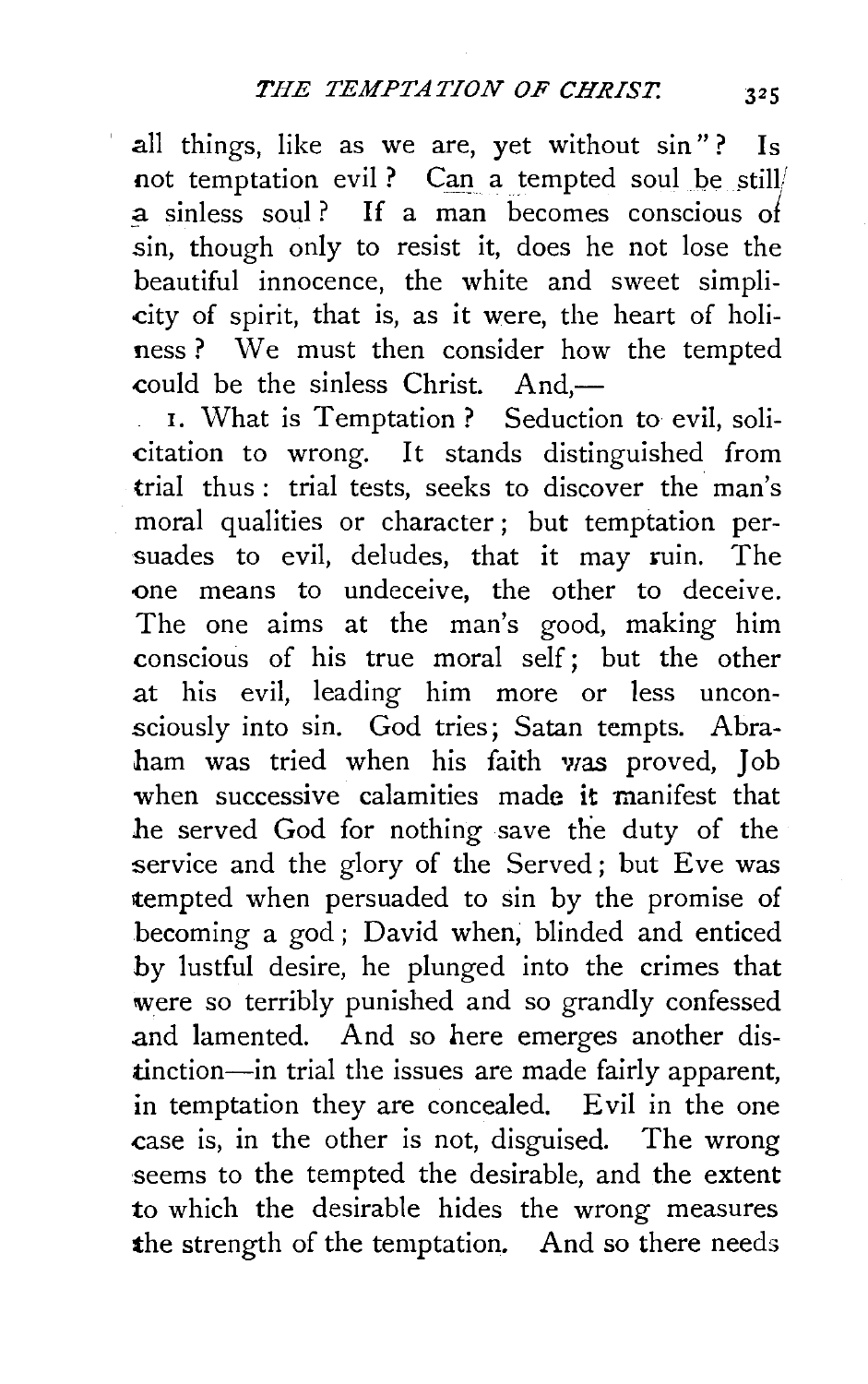*to* be adaptation between means and end. What tempts one mind may only offend another. Some men are *too* coarse to perceive the finer forms of evil ; others so refined as *to* be shocked by the grosser sins. Mephistopheles is one being to Faust, another to Margaret, and even to the Scholar he is inflexibly accommodating, full of changes to suit the many phases of the mind he leads. And so the tempted is the solicited to evil by evil, but by evil so disguised as to be winsome, as, if possible, to make desire victorious over conscience and will.

*2.* The Forms of Temptation. It may be either sensuous, imaginative, or rational, *i.e.,* a man may be tempted through the senses, the imagination, or  $\phi$  the reason. If through the senses, then it appeals to greed, appetite, lust, or any one of the passions that bestialize man and create our grosser miseries and crimes. If through the imagination, then it dazzles to betray, comes as pride, ambition, or any one of the graceful and gracious forms that can be made *to* veil vain-glorious, though protean, egotism. If through the reason, then it comes as doubt of the the true, suspicion of the good, or in any of the many forms in which intellect protests against the limits it so wishes, and yet is so little able, to transcend. Temptation may thus assume shapes akin to the highest as to the lowest in man, but the forms most distinct often subtly meet and blend. Perhaps it is never so powerful as when its forces approach the mind together and at once through the senses, the imagination, and the reason.

3. The Sources of Temptation. It may proceed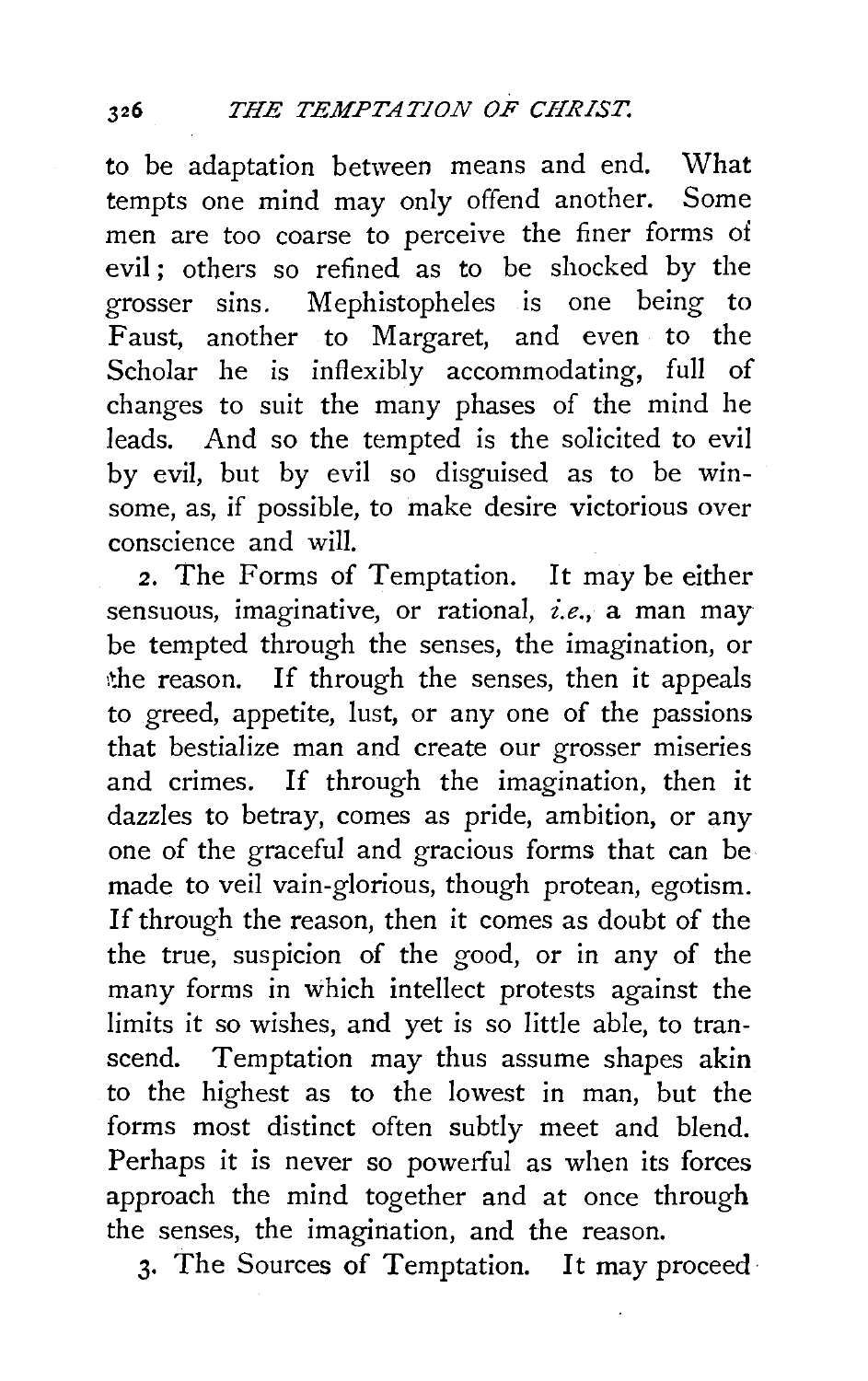either  $(1)$  from self, or  $(2)$  from without self. If the first, the nature, must be bad, but not of necessity radically bad ; if the second, it may be innocent, but must be capable of sinning and being induced, or drawn, to a given sin. A thoroughly bad being may tempt, but cannot be tempted. The nature has become essentially evil, and so sin is natural. A  $s$ inless being may be tempted, but cannot tempteven himself. Where inclination and will, conscience and passion, are in harmony, there can be no lust to entice or evil tendency to beset and ensnare. A being of mixed qualities and character can both tempt and be tempted, his baser can tempt his better nature, a worse creature can seduce him to deeper sin.

Now it is evident that temptation from within is a confession of sinfulness, the endeavour of depravity to become still more depraved. The selftempted can never be the sinless. Tendencies that solicit to evil are evil tendencies. The Hunchback King, as conceived by Shakespeare and represented in the most tragic of his historical plays, is a man drunk with ambition, made by it false, perfidious, cruel. He knew that murder was a crime, eminently so where the murdered stood related to him as did the little orphans in the Tower, who seemed so beautiful and strong in their helplessness to the hired and hardened villains who saw them-

> "Girdling one another Within their innocent alabaster arms ; Their lips like four red roses on a stalk, Which, in their summer beauty, kiss'd each other."

But where the ruffians had pity, Richard had none. Ambition had vanquished pity and, for the time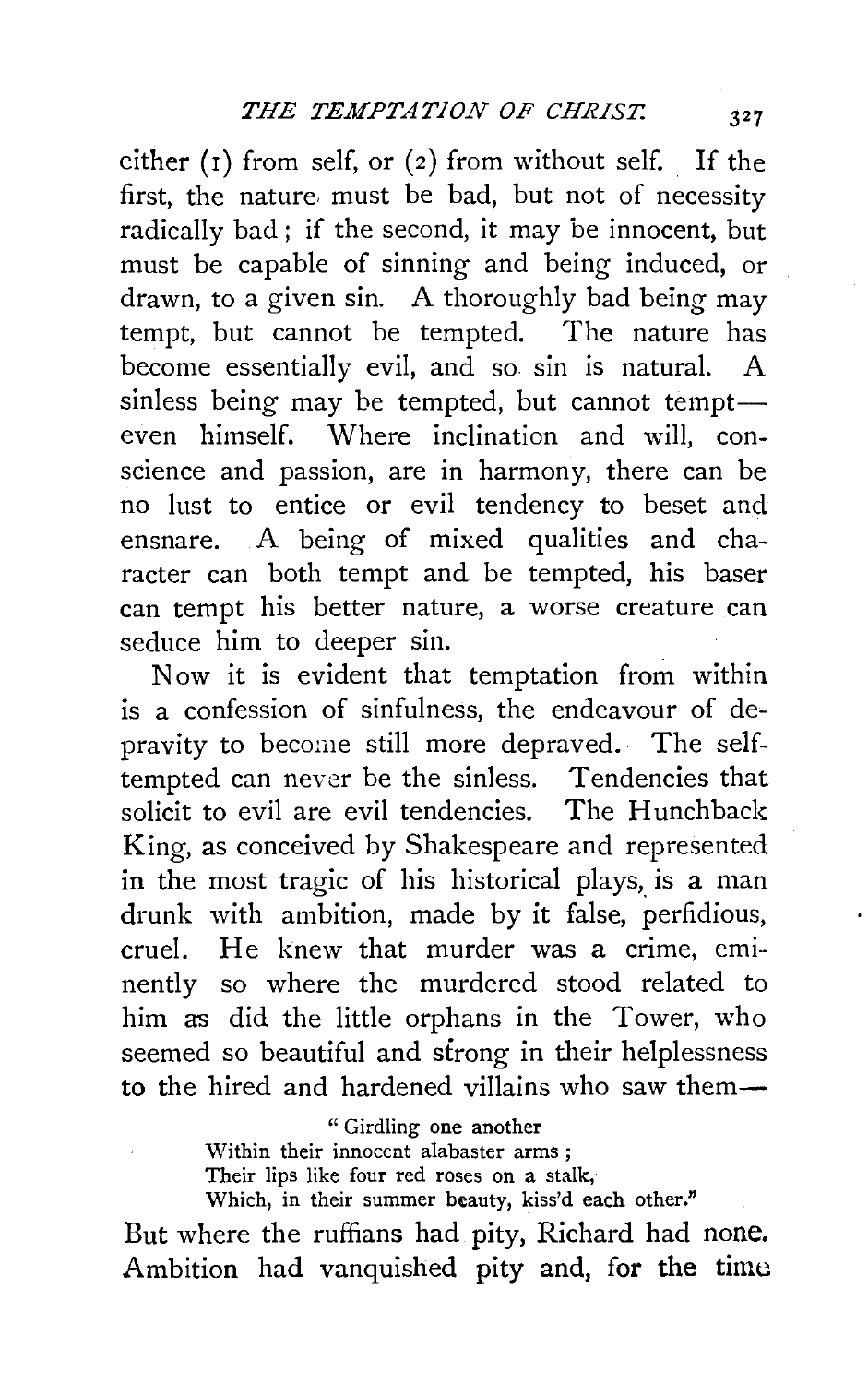being, seared conscience. His worse triumphed<br>over his better nature. The temptation came over his better nature. from ·himself, and so condemned himself. The nature that produced it was bad, and its victory made the nature worse. The ability to tempt implies sinfulness, is impossible without it.

If now, the temptation comes from without, three things are possible—it may speak either  $(1)$  to still fluid evil desires, and make them crystallize into evil action; or  $(2)$  to innocence, and change it into guilt: or (3) supply it with the opportunity of rising into holiness. A word or two illustrative of these three possibilities. The Macbeth, not of history, but of the drama, may stand as an illustration of the first. He is a man full of ambition, but also

> "Too full o' the milk of human. kindness To catch the nearest way."

He would be great, but guiltlessly; what he would highly, that would he holily:

> "Would not play false. And yet would wrongly win."

And this man has a queen, with his ambition, without his scruples, strong, passionful, pitiless ; and she, unsexed, filled, from crown to toe, top-full of direst cruelty, becomes the temptress, works upon her husband, now on his strength, now on his weakness, till he goes to his fatal crime and still more fatal remorse. There is evil beforehand in both, evil irresolute desires in the man, evil resolution in the woman, and the strength forces the weakness to incarnate itself in deeds conscience will not let die.

The second possibility  $-$  temptation coming to innocence and changing it into guilt  $-$  we may find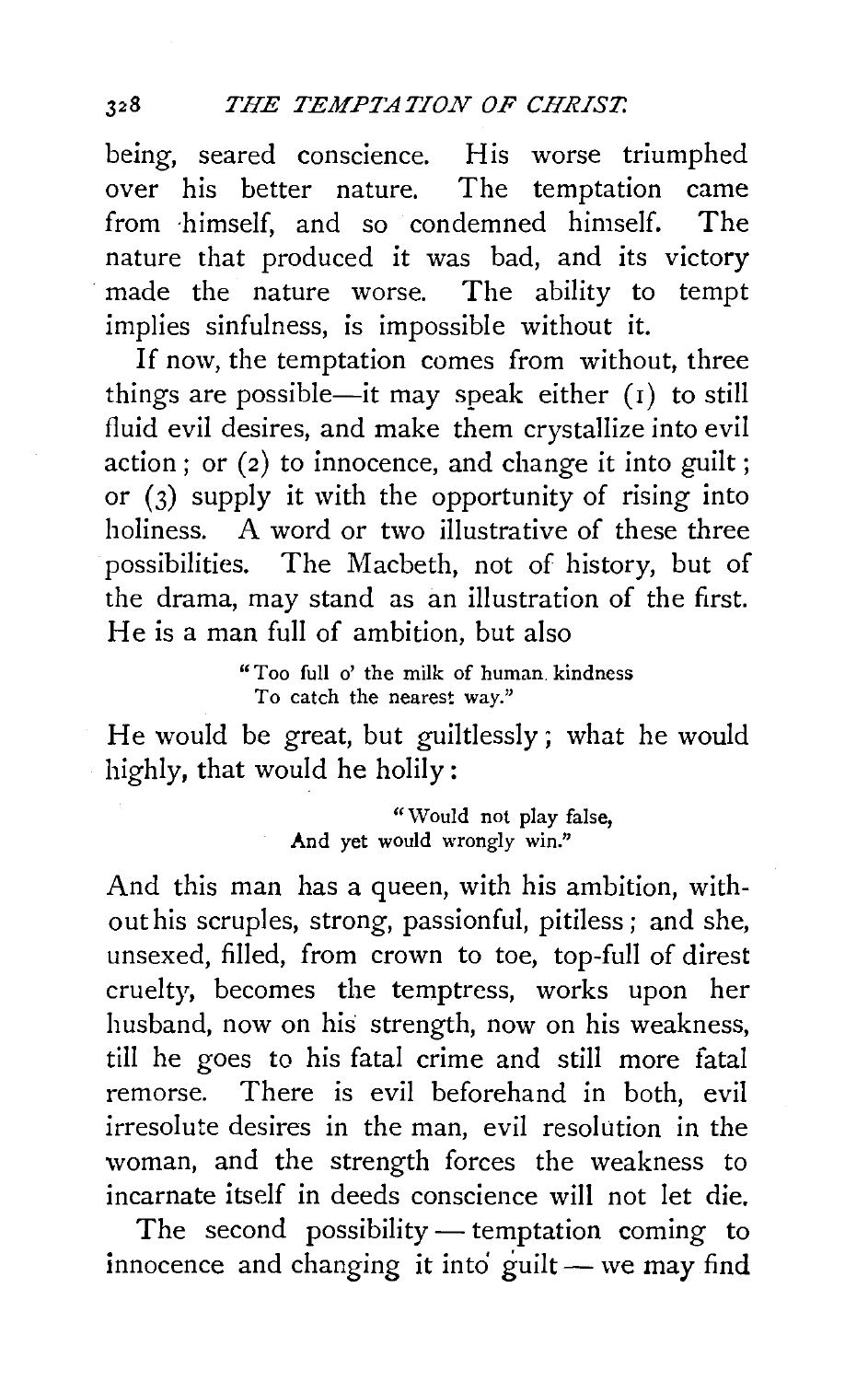illustrated in the splendid scene in " King John.'' where the King says to Hubert, $-$ 

> " If the midnight bell Did, with his iron tongue and brazen mouth, Sound one into the drowsy ear of night ; If this same were a churchyard where we stand And thou possessed with a thousand wrongs,"

if, indeed, Hubert could see without eyes, hear without ears, reply without a tongue, the King would, "in despite of brooded watchful day," have poured into his bosom the thoughts that filled his own. The word murder remains unspoken, but the thing is suggested. By voice and look and fawning flattering speech, the honest tender-hearted Hubert is betrayed into a promise against the life of the boy he loved. And so the tempted falls, the innocent is made the guilty.

The third possibility-innocence raised through temptation into holiness-is, perhaps, nowhere better illustrated than in the beautiful creation which, like the genius of chastity and all that is winsome in woman, has been, as it were, enshrined in " Measure for Measure," the play that so well expounds its own saying,-

> 'Tis one thing to be tempted, Escalus, Another thing to fall."

Isabella, lovely as pure, most womanly in her unconscious strength, stainless among the stained, loving her doomed brother too well to sin for him, triumphs over his tears and entreaties, the wiles and threats of the Deputy, and emerges from her great temptation chaster, more beautiful in the blossom of her perfect womanhood, than she had been before.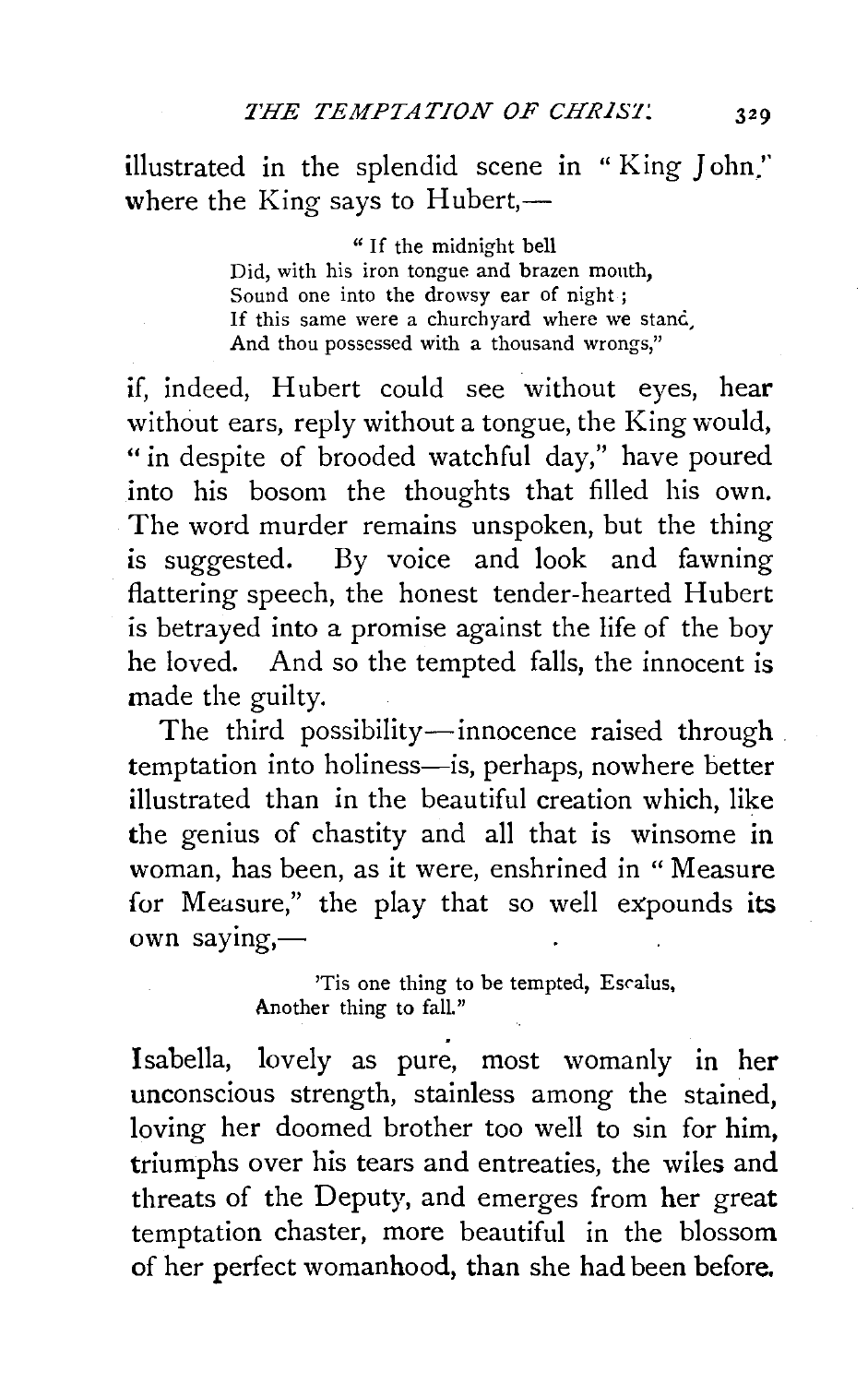The fierce fire refined, and what issued from it was a being purified, not simply innocent, but righteous, clothed in the invisible but impenetrable armour of sweet and conscious simplicity.

We are now in a position to consider the Temptation of Christ in relation to his sinlessness. Temptation implies (I) ability in the tempted to sin or not sin. Jesus had, to speak with the schoolmen, the "posse non peccare," not the "non posse peccare." Had He possessed the latter, He had been intemptable. (2) Evil must be presented to the tempted in a manner disguised, plausible, attractive. It was so to Jesus. When He was hungry, it was sensuous in its form; when He stood on the Temple tower, whether in body or in vision it matters not, it was imaginative; when He was offered the kingdoms of the world if He would worship Satan, it was rational. Each temptation appealed to a subjective desire or need.  $\overrightarrow{(3)}$  The tempter must be sinful, the tempted may be innocent. And Christ was the tempted. The temptation came to Him, did not proceed from Him, yet performed a high and necessary function in his personal and official discipline. Whether the innocent become righteous or guilty, holy or depraved, temptation alone can reveal. The untried is a negative character, can become positive only through trial. Till every link in the chain that is to hold the vessel to its anchor be tested, you cannot be certain that it is of adequate strength. Till the bridge over which myriads are to sweep in the swift-rushing train be proved of sufficient strength, you cannot regard it as a safe pathway. So, till the will has been solicited to the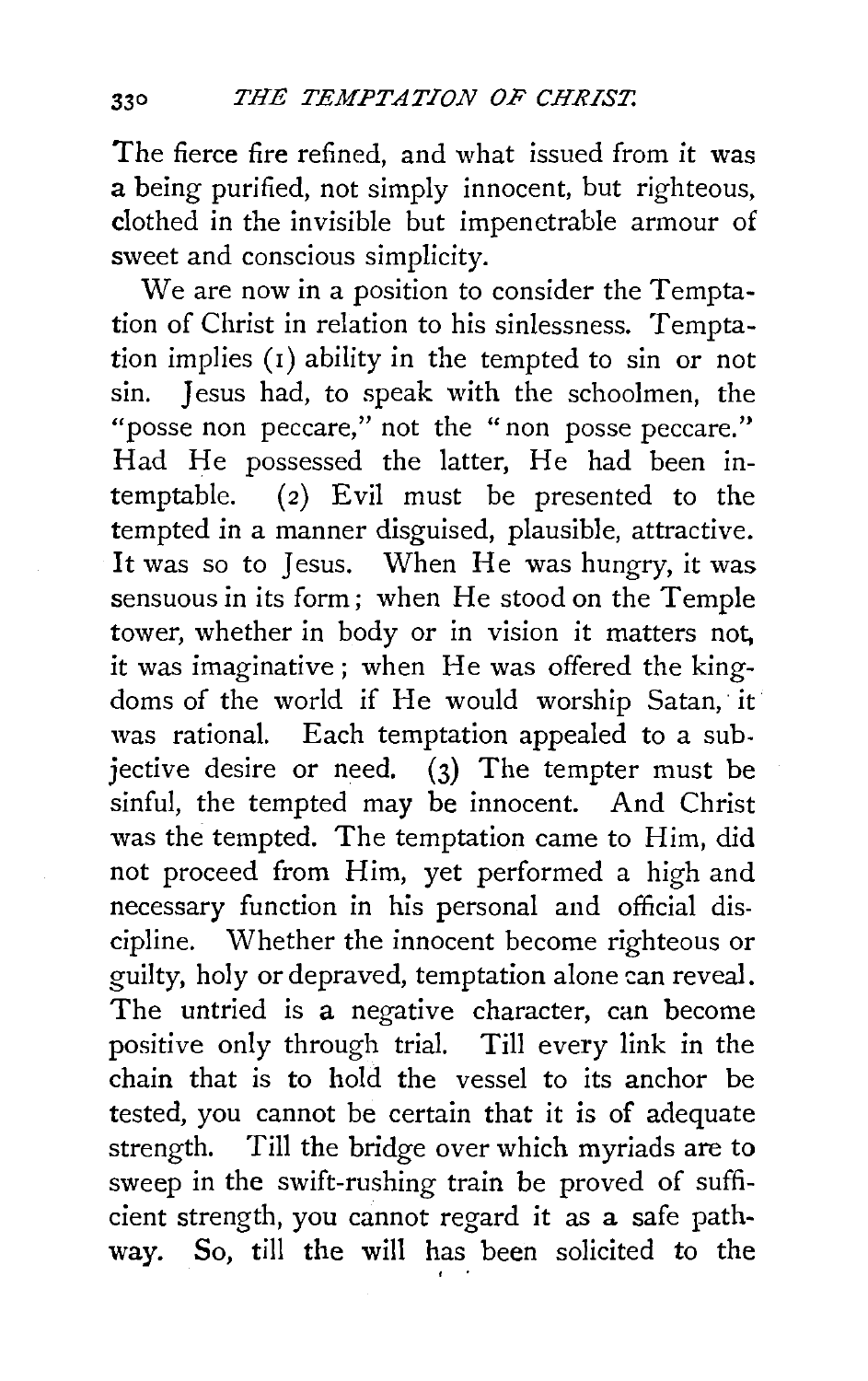utmost *to* evil, its fidelity to righteousness cannot be held absolute. The way to obedience lies through suffering. The inflexible in morals is what will not bend, however immense and intense the strain. Only a Christ tempted, " yet without sin," could be the perfect Christ. What He endured proved his adequacy for his work; and out of his great trial He emerged, not simply sinless, which He had been before, but righteous,—that most beautiful of objects to the Divine eye and most winsome of beings to the human heart, a perfect man, " holy, harmless, undefiled, and separate from sinners."

Our discussion conducts, then, to but one con· elusion: temptation was not only possible to the sinlessness, but necessary *to* the holiness, of Christ. Yet this conclusion is but an introduction, only clears the way for the study of what we term the Temptation. And here we may remark· that the place where it happened is not without significance. Into what wilderness Jesus was led to be tempted we do not know-whether the wild and lonely solitudes watched by the mountains where Moses and Elijah struggled in prayer and conquered in faith, or the steep rock by the side of the Jordan overlooking the Dead Sea, which later tradition has made the arena of this fell conflict. Enough, the place was a desert, waste, barren, shelterless, overhead the hot sun, underfoot the burning sand or blistering rock. No outbranching trees made a cool restful shade ; no spring upbursting with a song of gladness came to relieve the thirst ; no flowers bloomed, pleasing the eye with colour and the nostril with fragrance : all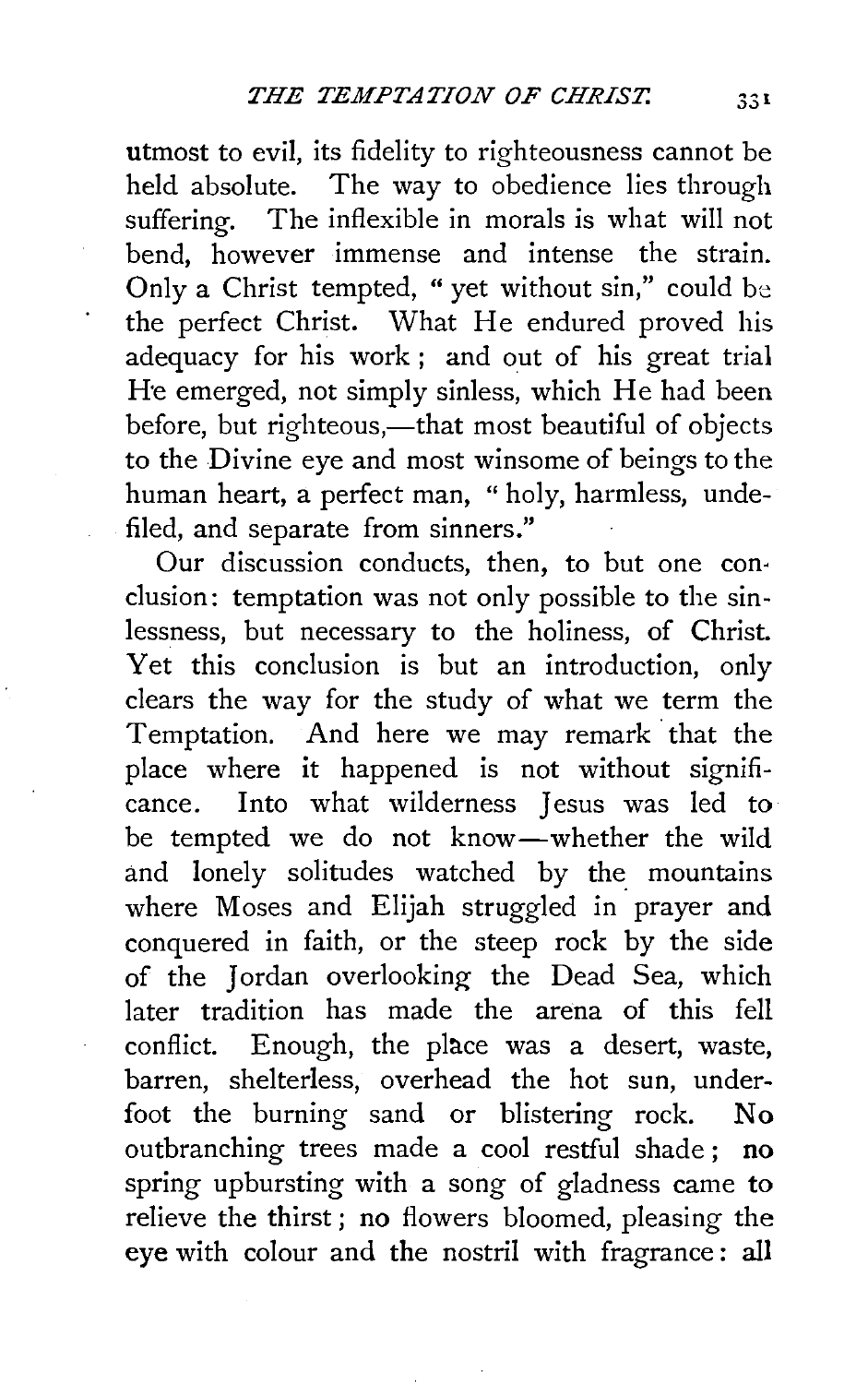was drear desert. Now, two things may be here<br>noted—the desolation and the solitude. The heart noted-the desolation, and the solitude. that loves Nature is strangely open to her influences. The poet sees a glory in the light of setting suns, and the round ocean, and the living air, which exalts and soothes him ; but a land of waste and cheerless gloom casts over his spirit a shadow as of the blackness of darkness. And Jesus had the finest, most sensitive, soul that ever looked through human eyes. He loved this beautiful world, loved the stars that globed themselves in the heaven above, the flowers that bloomed in beauty on the earth beneath, the light and shade that played upon the face of Nature, now brightening it as with the smile of God, now saddening it as with the pity that gleams through a cloud of tears. Think, then, how the desolation must have deepened the shadows on his spirit, in--creased the burden that made Him almost faint at the opening of his way. And He was in solitudealone there, without the comfort of a human presence, the fellowship of a kindred soul. Yet the loneliness was a sublime necessity. In his supreme moments society was impossible to Him. The atmosphere that surrounded the Temptation, the Transfiguration, the Agony, and the Cross, He alone -could breathe; in it human sympathy slept or died, and human speech could make no sound. Out of loneliness He issued to begin his work; into loneliness He passed to end it. The moments that made his work divinest were his own and his Father's.

But much more significant than the scene of the Temptation is the place where it stands in the history of the e and mind of Jesus. It stands just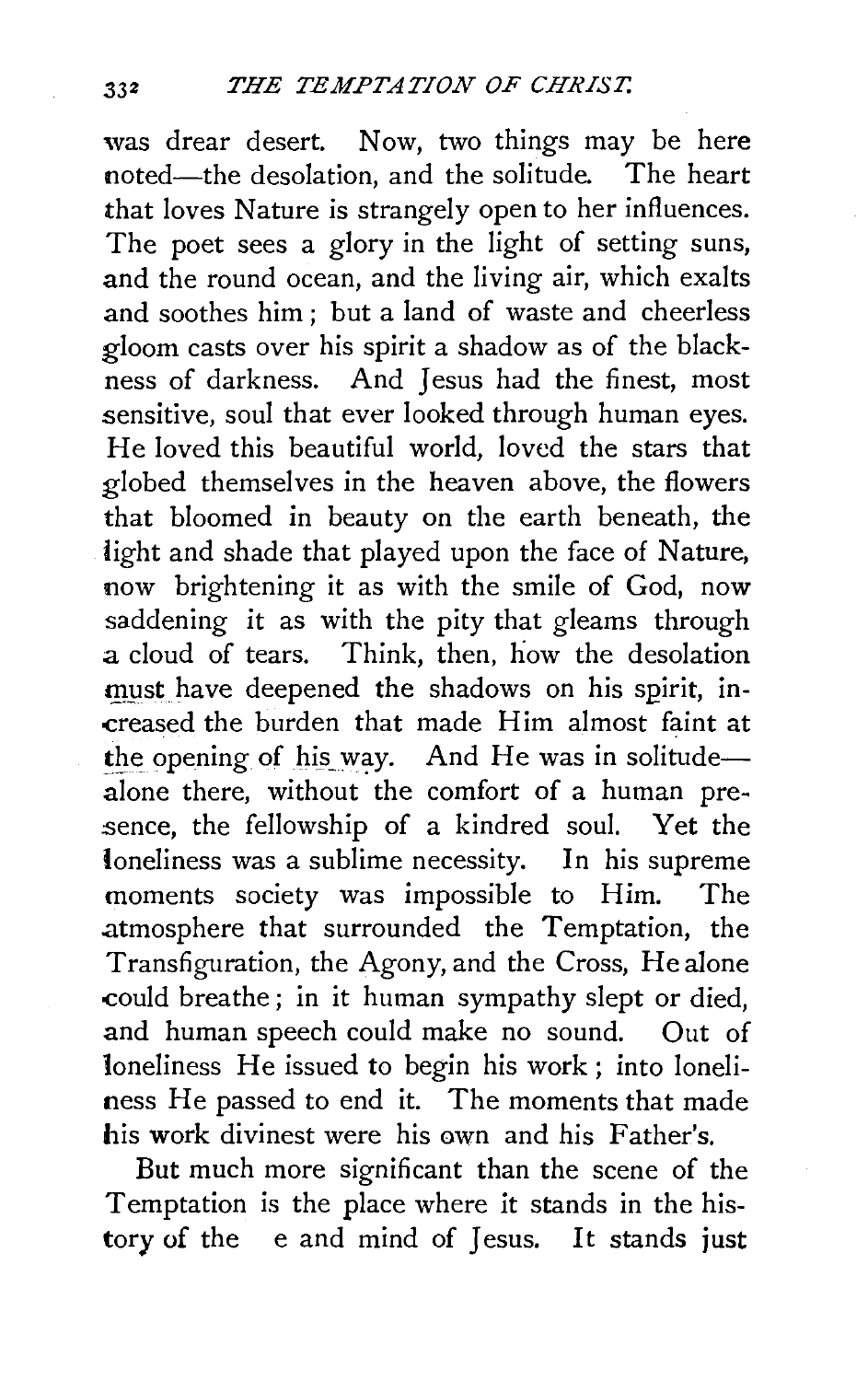after the Baptism, and before the Ministry ; just after the long silence, and before the brief yet eternal speech ; just after the years of privacy, and before the few but glorious months of publicity. Now,<br>consider what this means. The Bantism had made The Baptism had made Him manifest as the Messiah. In the Baptist emotions inexpressible had been awakened. His new-born hopes made him a new man, lifted him into the splendid humility which rejoiced to be, like the morning star, quenched in the light of the risen Sun. But John was here a pale reflection of Jesus. The one's emotions were to the other's as "moonlight unto sunlight, and as water unto wine." We must not imagine that every day was the same to Christ, or Christ the same on every day. He had his great moments, as we have. We may call the supreme moment when the soul awakens to God, and the man realizes manhood, conversion, the new birth, or what we please. What the experience we so name signifies to us, the moment symbolized by the Baptism signified to Jesus, only with a difference in degree which his pre-eminence alone can measure. It marked his awakening to all that was involved in Messiahship ; and such an awakening could not come without utmost tumult of spirit-tumult that only the solitude and struggle of the wilderness could calm. The outward expresses the inward change. Before this moment no miracle ; after it the miracles begin and go on multiplying, Before it no speech, no claim of extraordinary mission, only divine and golden silence; after it the teaching with authority, the founding of the kingdom, the creating of the world's light. Before it the Carpenter of Nazareth,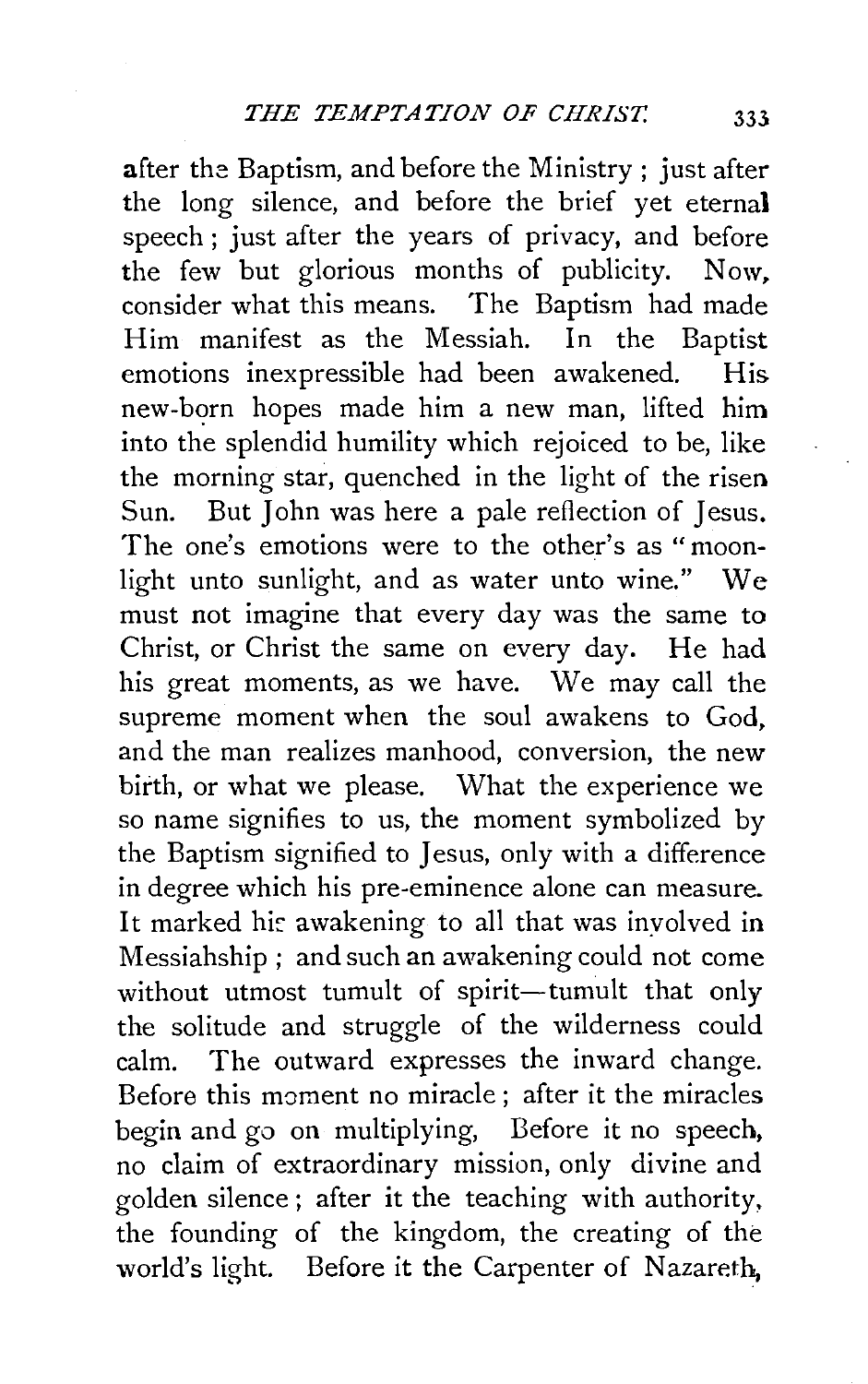the son of Joseph and Mary, doing, in beautiful meekness, the common duties of the common day; after it the Christ of God, the Revealer of the Father, the Life and the Light of men. Now, He who became so different to others had first become as different to Himself. What was soon to be revealed to the world was then made manifest to his own soul. And the revelation was dazzling enough to blind, was so brilliant as to need a solitude where the senses, undistracted by society, could be adjusted to the new light and perceive all it unveiled. And so the Spirit, which in that glorious hour possessed Him, drove Him into the wilderness to essay his strength and realize the perfect manhood that was perfect Messiahship.

We must, then, study the Temptation through the consciousness of Jesus. Only by the one can the true significance of the other be revealed. The mind that can for forty days be its own supreme society is a mind full of fellest conflicts. We have seen how much the Baptism signified for Christ, how for Him it had ended an old and inaugurated a new life. Now, observe, in our greatest and most decisive times the Divine and the devilish lie very near each other; supernal and infernal courses both seem so possible as to be almost equal. And the two appear to have been for the moment strangely mingled in the consciousness of Christ. Matthew says "he was led up of the Spirit into the wilderness, to be tempted of the devil ;" and Mark, " immediately the Spirit driveth him into the wilderness." He was, therefore, the subject at once of Divine possession and demoniac temptation. And the two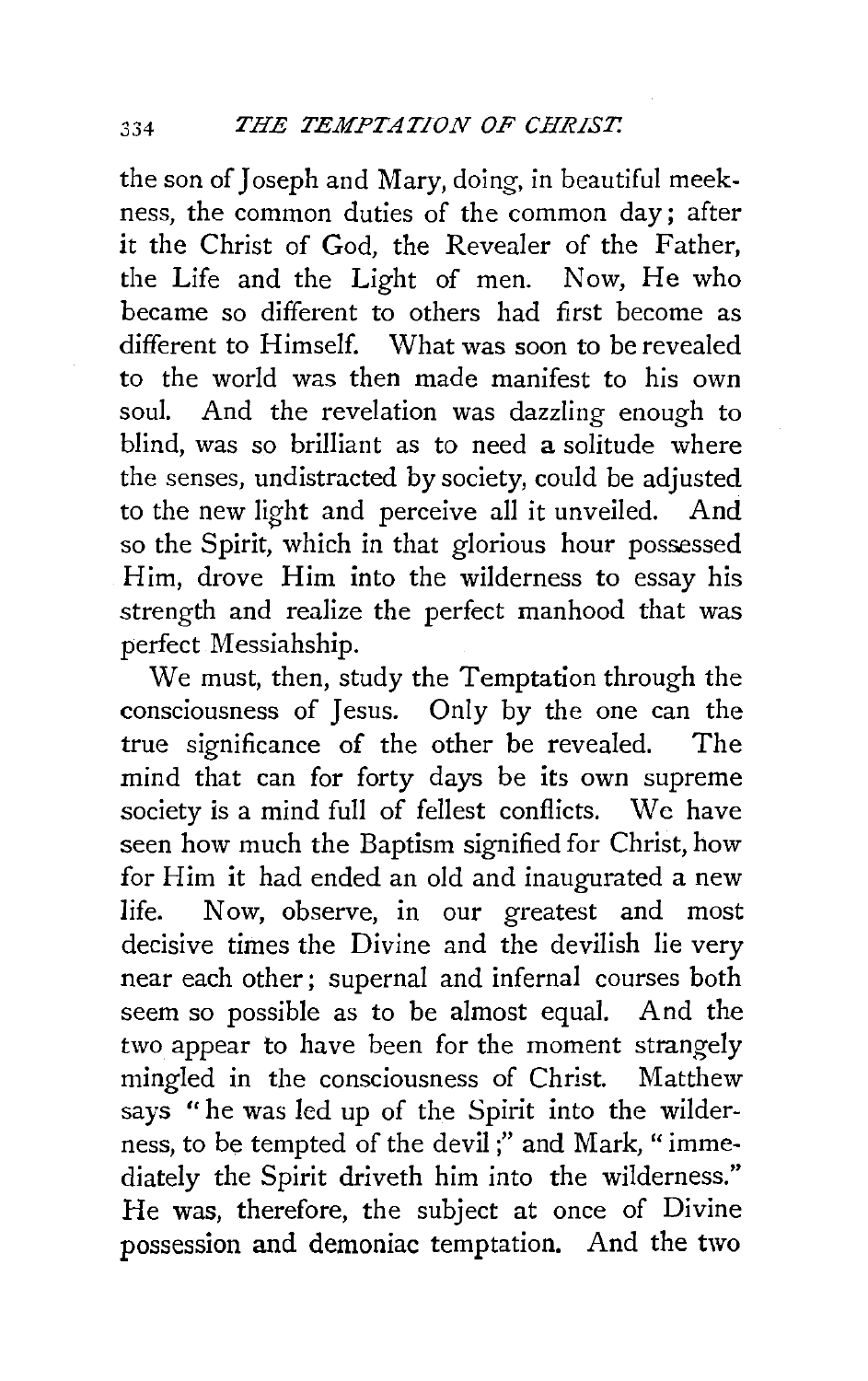were in a manner related, the one involved the other : the first could become perfect. only by the defeat of the second. To Him the great moral alternatives came as they had never come to any one before, as they can never come again. The forty days were not all days of temptation-were days of ecstasy and exaltation as well. Sunshine and cloud, light and darkness, fought their eternal battle in and round this soul. When the battle ended, the sunshine and light were found victorious ; the cloud and the darkness had to leave the field broken, vanquished, for evermore.

The Temptation and the assumption by Jesus of the Messianic character and office are thus essentially related. The one supplies the other with the condition and occasion of its existence. The office is assailed in and through the person. These, indeed, blend in Jesus. Had He ceased to be the person He was, He had ceased to be the Messiah. Had He not been Jesus, He could not have been the Christ. Hence, had the person been ruined, the office must have perished ; or had the office been depraved, the person must have failed in character and in work. The temptations aim at a common end, but by different means, appeal now to Jesus, and, again, to the Christ. When He was driven into the wilderness three points must have stood out from the tumult of thought and feeling pre-eminent.  $(1)$ . The relation of the supernatural to the natural in Himself; or, on the other side, his relation to God as his ideal human Son.  $(2)$  The relation of God to the supernatural in his person, and the official in his mission ; and (3) the nature **of the**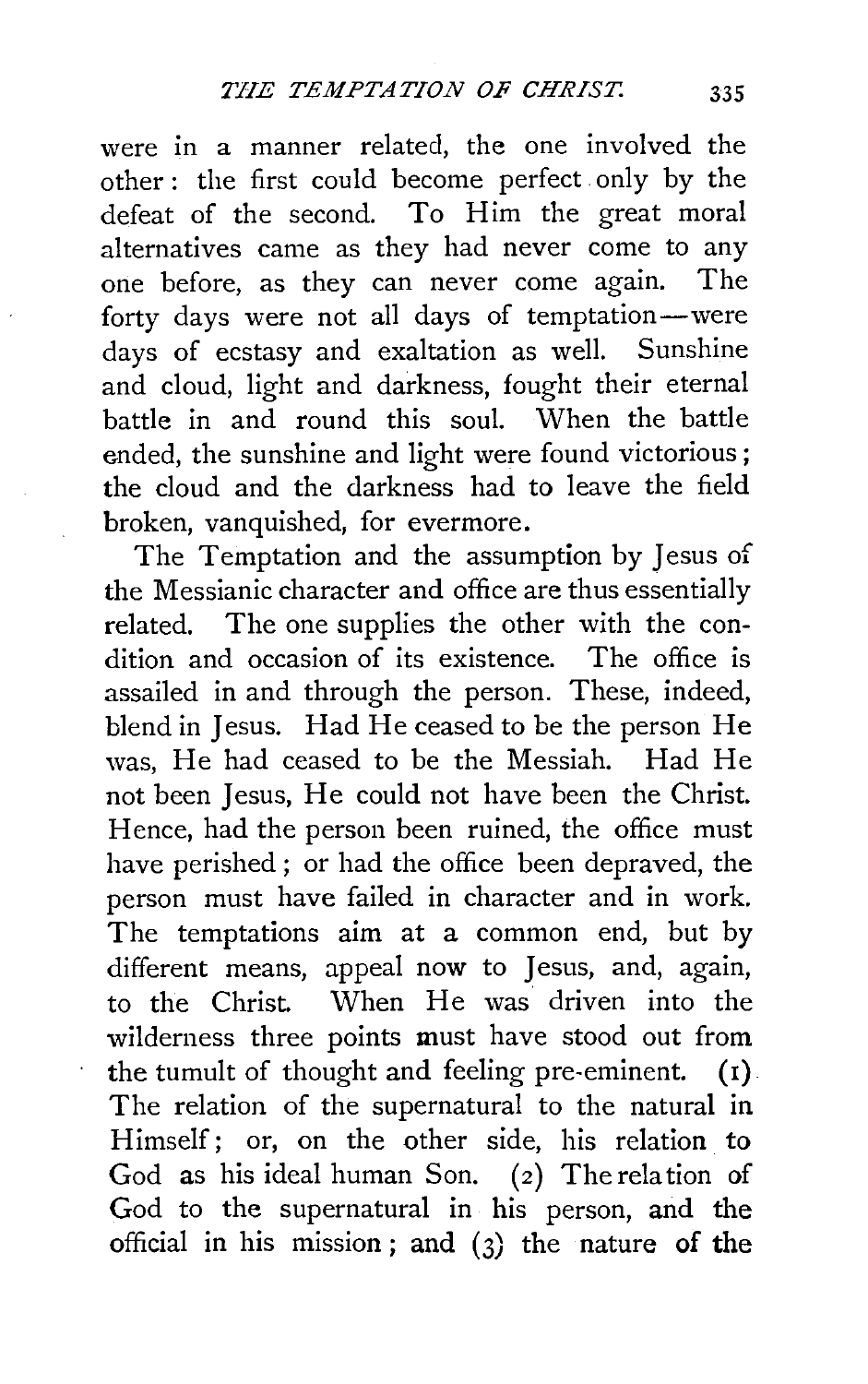kingdom He had come *to* found, and the agencies by which it was to live and extend. And these precisely were the issues that emerged in the several temptations. They thus stood rooted in the then consciousness of Christ and related in the most essential way to his spirit. How, and to what extent, a word or two of exposition may make more apparent.

r. The First Temptation. Though in form sensuous, it is in essence moral or spiritual. Observe the language is hypothetical, " $I_f$  thou art the Son of God," and is subtly meant to express real but removable doubt in the mind of the tempter and to insinuate doubt into the mind of the tempted. It says, as it were, on the one side, "You may, or may not, be the Son of God; I cannot tell. Yet I am open to conviction ; convince me;" and suggests, on the other, "Your consciousness of Messiahship may be illusive; you may be the victim of the Baptist's enthusiasm and your own imagination ; clearly your belief in yourself and your mission is, without some higher warrant, unwarranted." Then the answer to the double doubt was so possible, simple, conclusive, " Command these stones to be made bread ! " The temptation was great; had Christ lost faith in Himself, Christianity had never been. It was reasonable, too. Israel had been divinely fed while divinely led. 'What had been right to the people, need not be wrong to the Son, of God. And where supernatural power was supposed to exist, could it be wrong to test its reality in an act so holy and excellent as the preservation of an imperilled life ? But the temptation, though formidable, was vic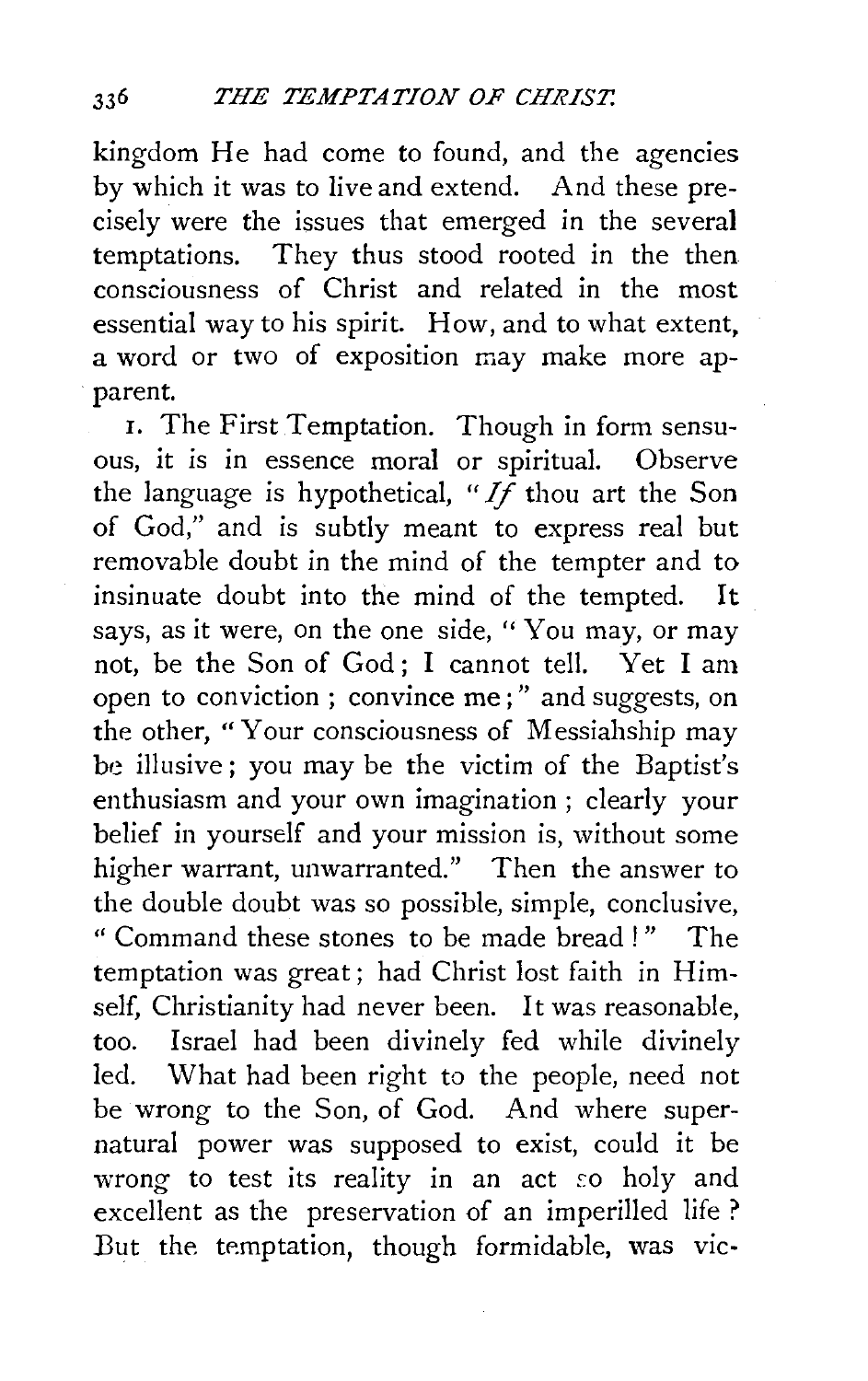toriously resisted. Christ did not take his life into his own hands ; left it in the hands of God.

Now, what constituted this a temptation-where lay its evil? Suppose Christ had commanded the stones to become bread, what then? To Christ,  $\cos i \text{d}e_i$  ing the work He had to do, two things were necessary. He had to live his personal life  $(1)$ within the limits necessary to man, and (2) in perfect dependence on God. Had He transgressed either of these conditions He had ceased to be man's ideal Brother or God's ideal Son. Man cannot create; he lives by obeying Nature. He has to plough, to sow, to reap, to garner and winnow, to bruise and bake his grain, that he may eat and live. Now, had Christ by a direct miracle fed Himself, He had lifted Himself out of the circle and system of humanity, had annulled the very terms of the nature which made Him one with man. While his supernatural power was his own, it existed not for Himself, but for us. The moment He had stooped to save self He had become disqualified to save men. And He could as little cease to depend on God as to obey Nature. The ideal human life must be perfect in its dependence on God, absolute in its obedience. The ideal Son could not act as if He had no Father. And so his choice was not to be his own Providence, but to leave Himself to the Divine. He conquered by faith, and his first victory was like his last. The taunts He had to hear and bear on the cross-" He saved others, himself he cannot save;" "He trusted in God, let him deliver him now, if he will have him"-were but a repetition of this earlier temptation; and then, as now, though the agony was .  $\frac{23}{24}$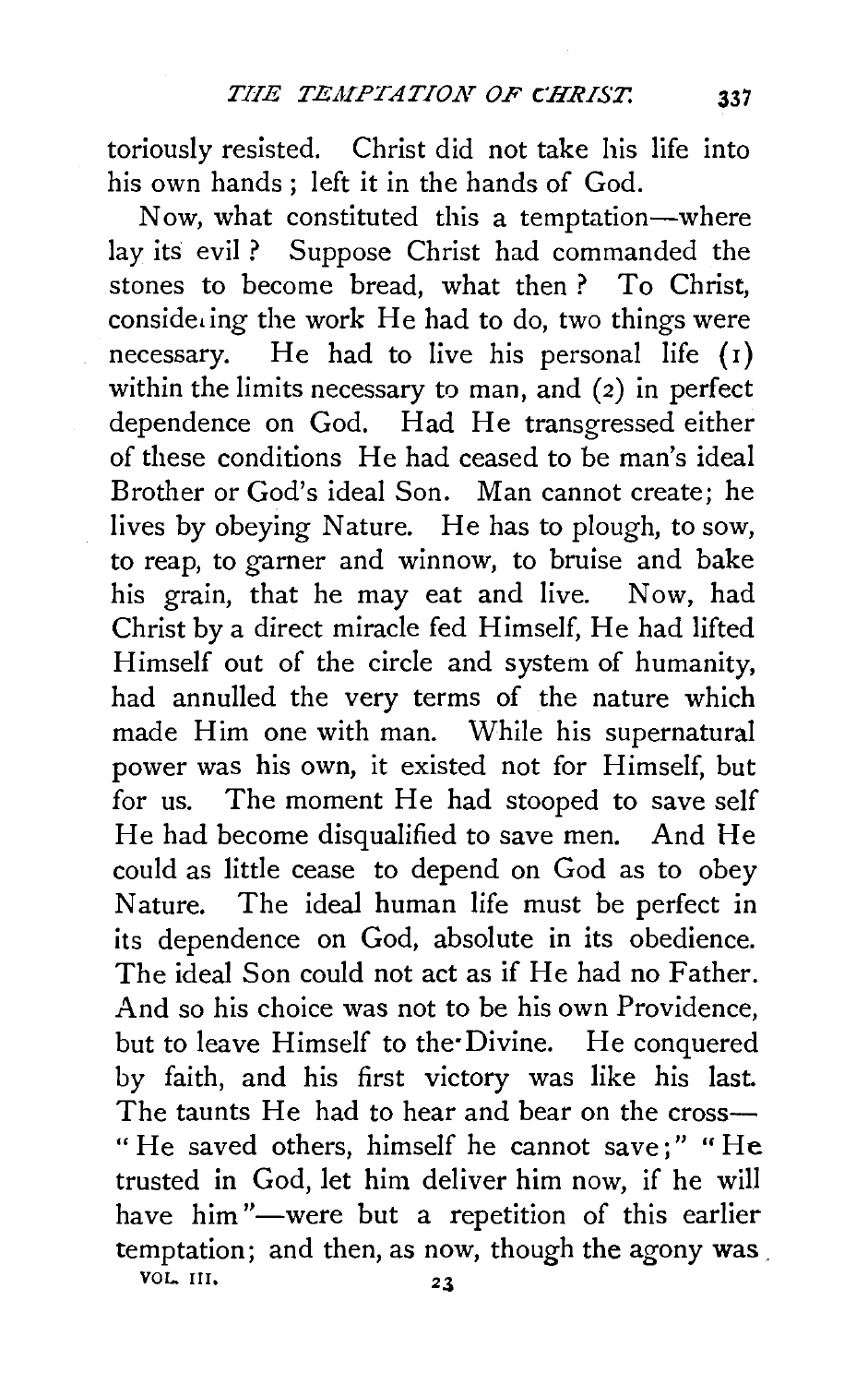deeper and the darkness more dense, He triumphed by giving Himself into the hands of the Father.

<sup>2</sup>. The Second Temptation.<sup>1</sup> Here, as before, the opening clause is hypothetical; and suggestive of the same double doubt; but it is proposed<br>to remove it by an exactly opposite act. The first to remove it by an exactly opposite act. temptation required a miracle of independence; the second requires one of dependence. While that was sensuous, this is imaginative in its form. An act of absolute self sufficiency was suggested through a subjective need and capacity; an act of absolute faith is suggested through the sublimity of an objective relation and effect. What could better<br>exalt into a divine and fearless ecstasy and exalt into a divine and fearless ecstasy an imaginative soul, loving God too well to distrust Him, than the thought of a trust so boundless as to believe that the impalpable and yielding air would be made by his hands as safe as the solid earth ? or what could better lift into dauntless enthusiasm a mind anxious to regenerate sense-bound men than the vision of a descent into the crowd in the visible arms of Heaven, the manifest supernatural Messenger of the merciful God ? The temptation was, on the one side, powerful to a spirit full of generous trust in God; and, on the other, no less powerful to a spirit full of generous designs for man. And it came, too, clothed in the garb of a Divine oracle $-$ "He shall give his angels charge concerning thee; and in their hands they shall bear thee up, lest at any time thou dash thy foot against a stone."

Now what was the evil in this suggested act? It

<sup>r</sup>For reasons that cannot be here stated the order of Matthew is followed, rather than Luke's.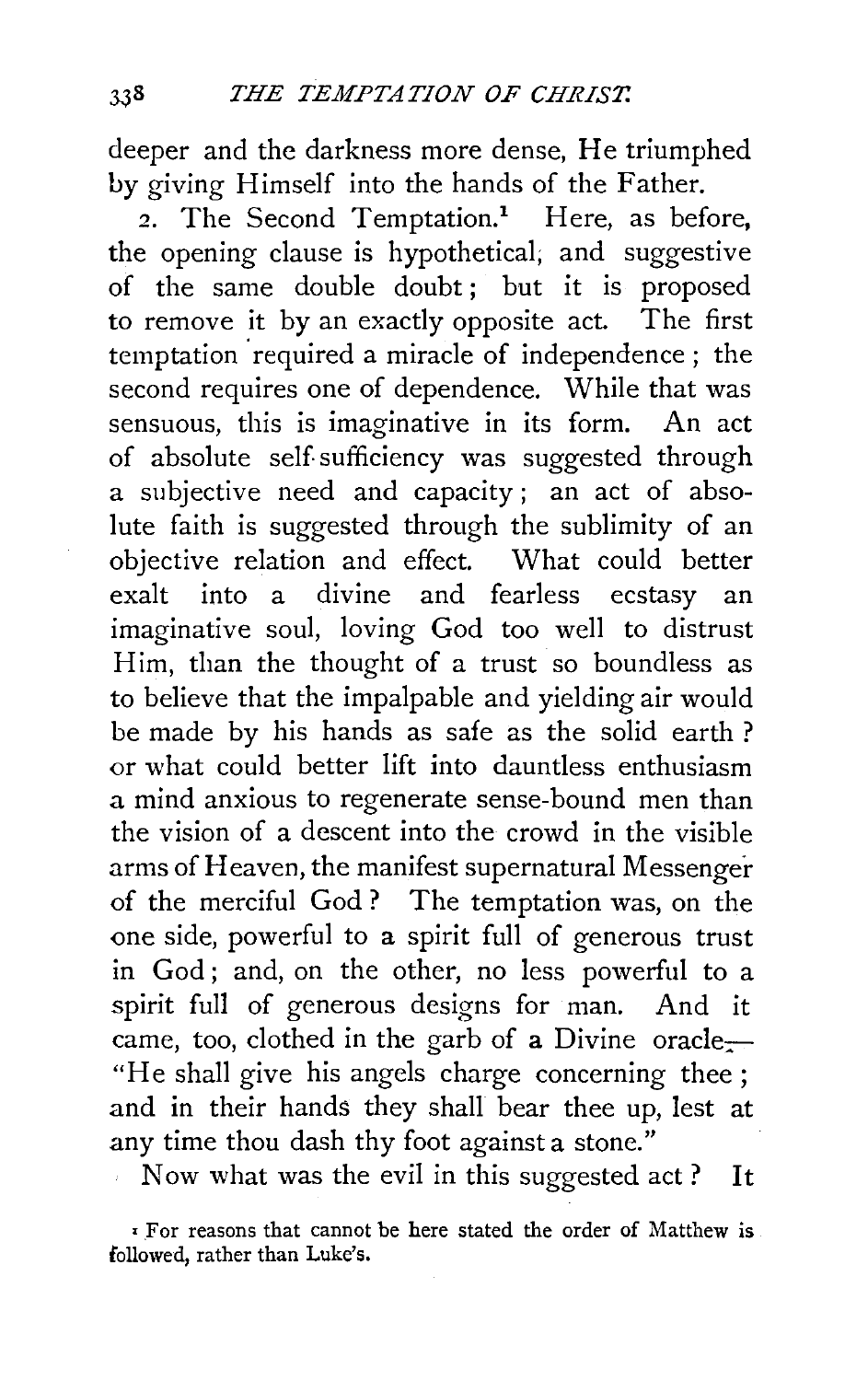was twofold, evil alike on the Godward and on the manward side. In the first aspect it meant that God should be forced to do for Him what He had before refused to do for Himself-make Him an object of supernatural care, exempted from obedience to natural law, a child of miracle, exceptional in his very physical relations to God and Nature. In the second aspect it meant that He was to be a Son of Wonder, clothed in marvels, living a life that struck the senses and dazzled the fancies of the poor vulgar crowd. In the one case it had been fatal to Himself, in the other to his mission. Had He been the Child of a visible Providence, which suspended for his sake every natural and human law, then He had ceased to be touched with a feeling of our infirmities, had never been made perfect through suffering, and so had never become, as "a merciful and faithful High Priest," a sublime object of faith and source of peace. Had He been encircled with wonders, heralded by marvels, then He had led men by sense, not by conscience and reason, had reached them through their lowest and most vulgar, not through their highest and noblest, qualities ; and so they could have owed to Him no birth from above, no real spiritual change. Special as were his relations to God He did not presume on these, but, with divine self-command, lived, though the supernatural Son, like the natural Child of the Eternal Father. His human life was as real·as it was ideal; the Divine did not supersede the human, nor seek to transcend its limits, physical and spiritual. And his fidelity to our nature has been its most pre-eminent blessing. No man who knows the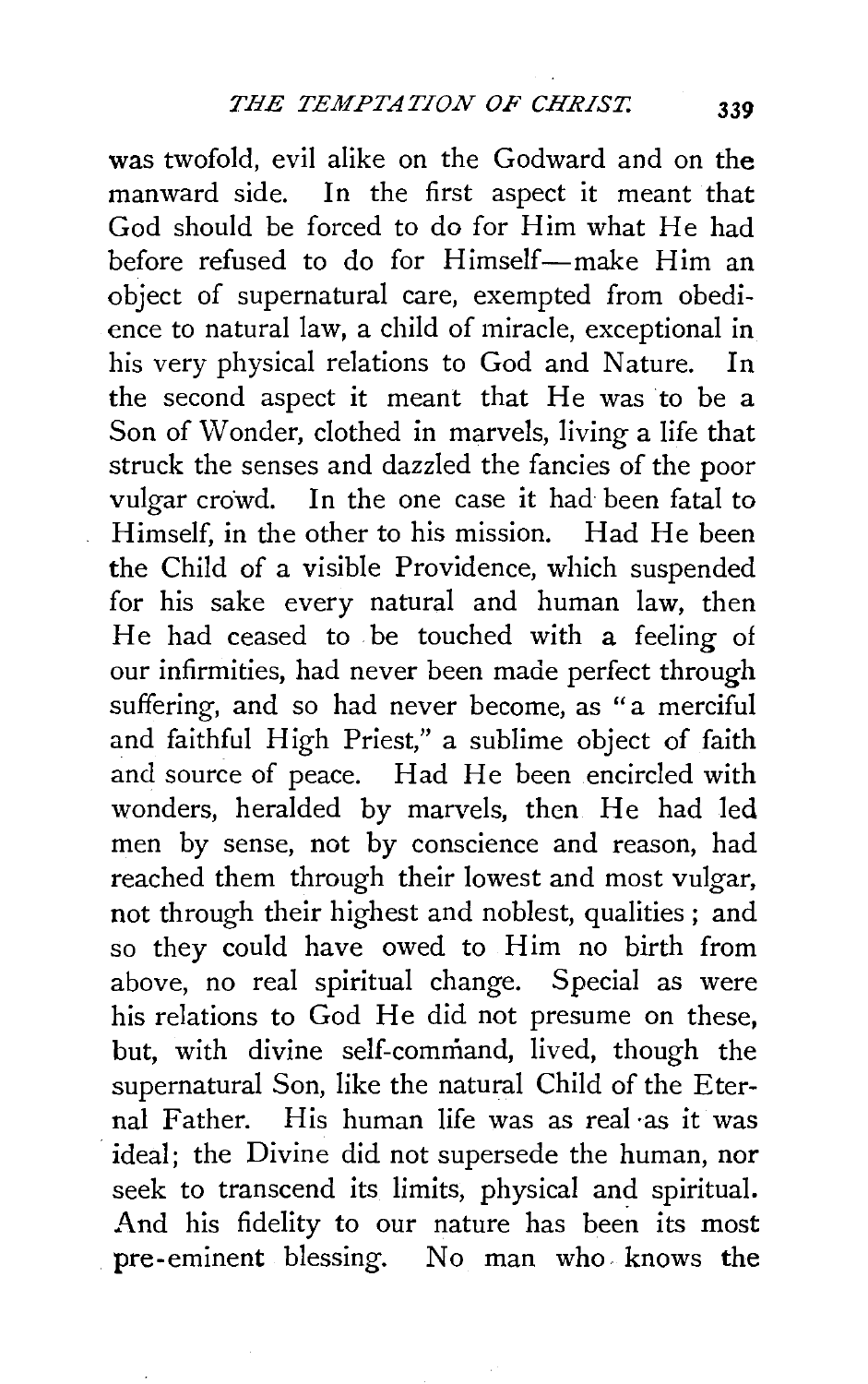Spirit of Christ will presume either on the Providence or the mercy of God, because certain that these remain, even in their highest achievements, the dutiful servants of Divine Wisdom and Righteousness. He who came to shew us the Father shewed Him not as a visible Guardian, not as an arbitrary mechanical Providence, but as an invisible Presence about our spirits, about our ways, source of our holiest thoughts, our tenderest feelings, our wisest actions. The Only-Begotten lived as one of many brethren, though as the only one conscious of his Sonship. And, perhaps, his self-sacrifice reached here its sublimest point. He would not, and He did not, tempt the Lord his God, but lived his beautiful and perfect life within the terms of the human, yet penetrated and possessed by the Divine.

3· The Third Temptation. Here the temptation seems eminently gross. Yet devil-worship can assume many forms, and some of these may be most refined. Worship is homage, and homage to a person, real or supposed, representative of certain principles, modes of action, and aims. What it here means seems evident enough. Jesus is recognized as seeking a kingdom, as intending, indeed, to found one. His aims are confessed. to be more than Jewish, not national, but universal, not an extension of Israel, but a comprehension of the world. It is known that his purpose is to be the Messiah, not of the Jews, but of man. The only question is as to the nature of his kinghood and kingdom. The kingdom here offered is one **not** of the spirit, but "of the world." And "world"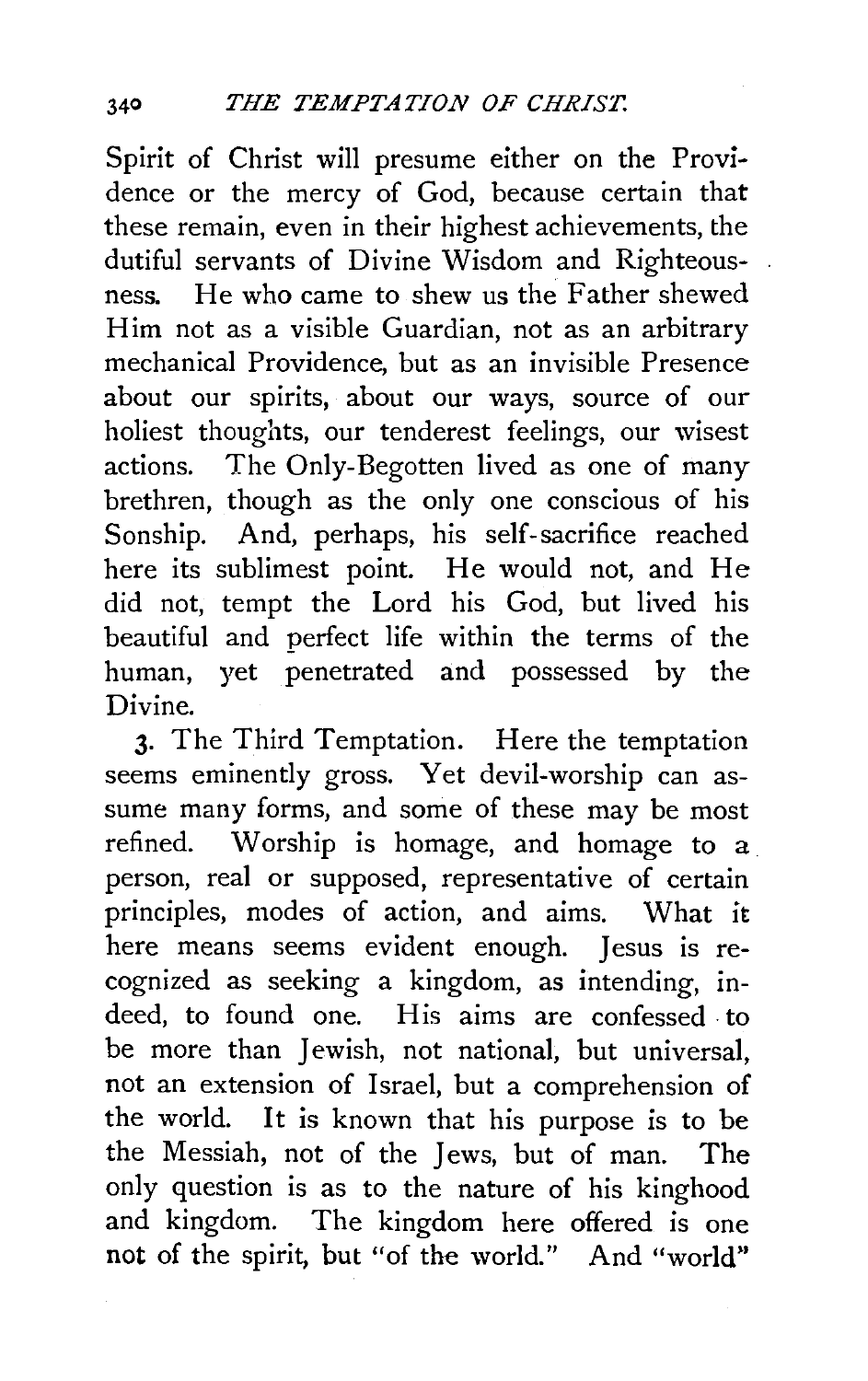here means not what it may be to the good, but what it is to the bad. It and its kingdoms may be won at once, will be, if Jesus worships the devil, *i.e.,* makes evil his good, uses unholy means to accomplish his ends. It is as if the tempter had . said, " Survey the world, and mark what succeeds. Away there in Italy lives and rules the Emperor of the world, a selfish sensual man, whose right is might. Over there in Cæsarea sits his red-.handed, yet vacillating, Procurator. In your own Galilee a treacherous and lustful Herod reigns, its deputy lord. Up in Jersusalem are priests and scribes, great in things external, the fierce fanatics of formalism. Everywhere unholy men rule, unholy means prevail. Worldliness holds the world in fee. By it alone can you conquer. Use the means and the men of Cæsar, and your success will be swift and sure. Worship me, and the kingdoms of the world are thine."

The Temptation was subtly adapted to the mood and the moment, and was as evil as subtle. Bad means make bad ends. Good ends do not justify evil means; evil means deprave good ends. So a Messianic kingdom, instituted and established by worldliness, had been a worldly kingdom, no better than the coarse and sensuous Empire of Rome. And Jesus, while He felt the force, saw the evil of the temptation, and vanquished it by the truth on which his own spiritual and eternal city was to be founded, "Thou shalt worship the Lord thy God, and him only shalt thou serve.''

The three Temptations are thus as essentially related to each other as to the spirit of Jesus.